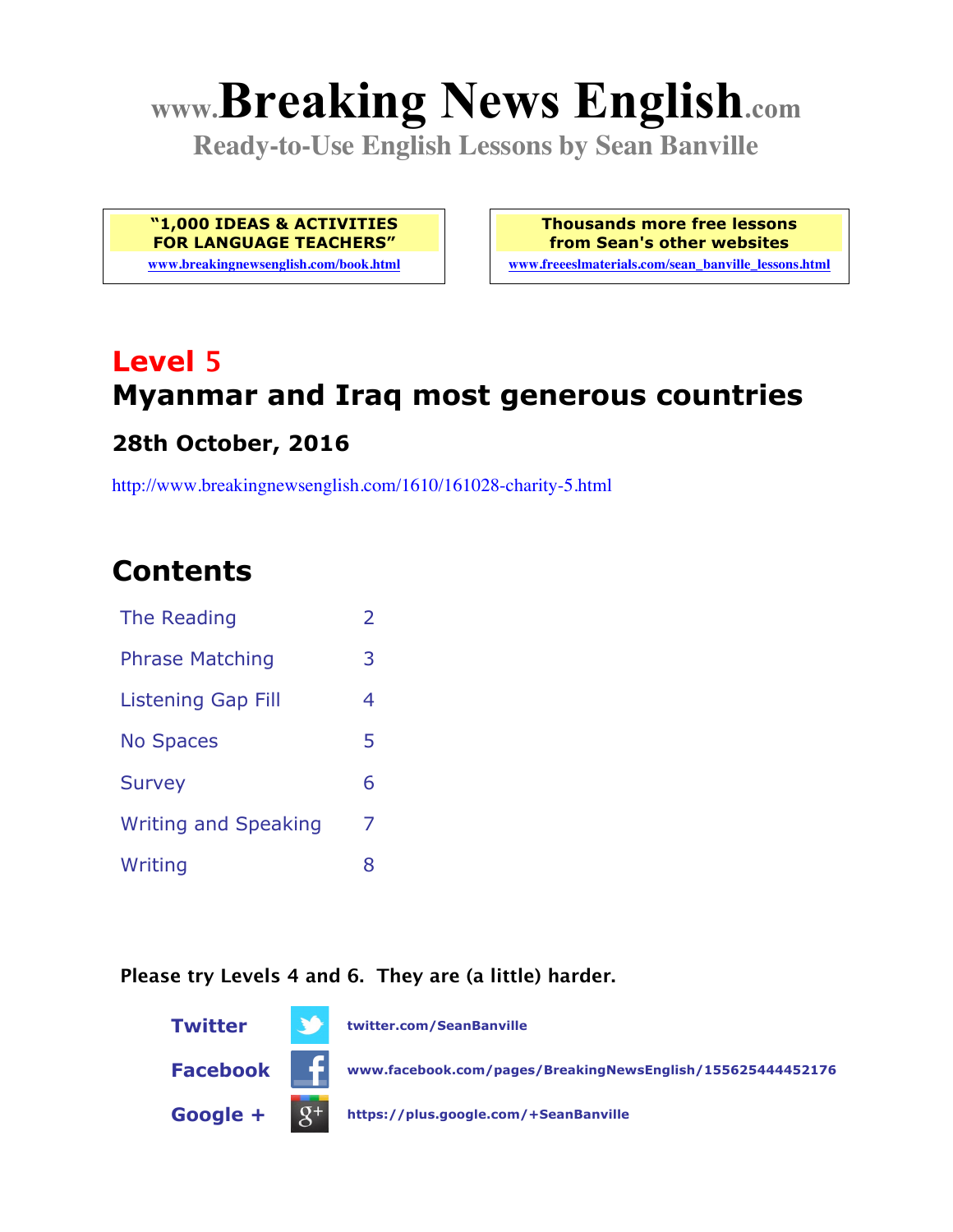### **THE READING**

From http://www.breakingnewsenglish.com/1610/161028-charity-5.html

Myanmar was once ruled by a military junta but changed after returning to democratic ways. The Charities Aid Foundation (CAF) has just stated the country has the world's most generous people. It is the third successive year it has got this accolade. The CAF "World Giving Index" found that 91 per cent of Myanmar residents gave to charity in the past year, 62% helped a stranger, and 55% volunteered. A government spokesman said: "The results demonstrate very sharply how a 'poor' country can be a 'rich' one through its generosity, by focusing on giving rather than getting."

The report also found that people in Iraq are the kindest to strangers. Eight in 10 Iraqis helped someone they don't know in the past year. The BBC commented on the significance of this, given the turmoil Iraq has been in for years. It stated that: "It is the kindness of Iraqis…to complete strangers in the face of years of conflict and terrible violence which stands out in the list." The CAF said: "The generosity of people, even in countries suffering from disaster and turmoil, is truly humbling." It added: "Unconditional gifts of time and money are a life-changing force for good in the world."

Sources: http://www.**bbc.com**/news/world-asia-37762753 http://edition.**cnn.com**/2016/10/26/world/world-generosity-index-caf-2016/ https://www.**cafonline.org**/about-us/publications/2016-publications/caf-world-giving-index-2016 http://www.**arabianbusiness.com**/uae-named-in-world-s-top-10-most-generous-countries-650393.html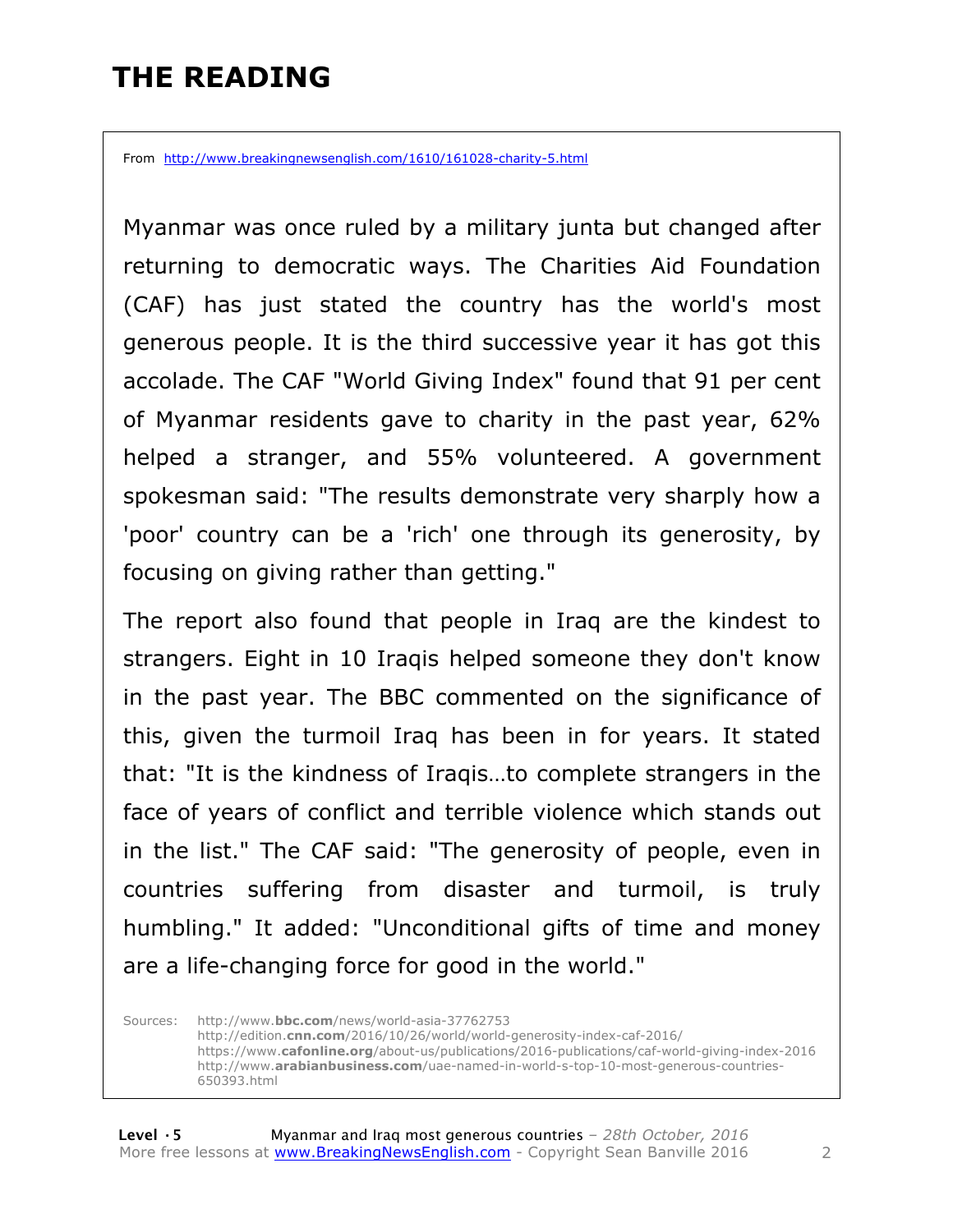### **PHRASE MATCHING**

From http://www.breakingnewsenglish.com/1610/161028-charity-5.html

#### **PARAGRAPH ONE:**

1. ruled by a military 2. after returning to democratic 3. the third successive 4. it has got 5. gave to charity 6. The results demonstrate very 7. a 'poor' country can be a 'rich' one 8. focusing on giving rather a. ways

#### **PARAGRAPH TWO:**

1. people in Iraq are the kindest 2. Eight in 3. The BBC commented on the 4. given the turmoil Iraq 5. in the face of 6. countries suffering 7. truly 8. a life-changing

- 
- b. this accolade
- c. sharply how
- d. than getting
- e. year
- f. junta
- g. in the past year
- h. through its generosity

- a. significance of this
- b. years of conflict
- c. from disaster
- d. force for good
- e. to strangers
- f. humbling
- g. 10 Iraqis
- h. has been in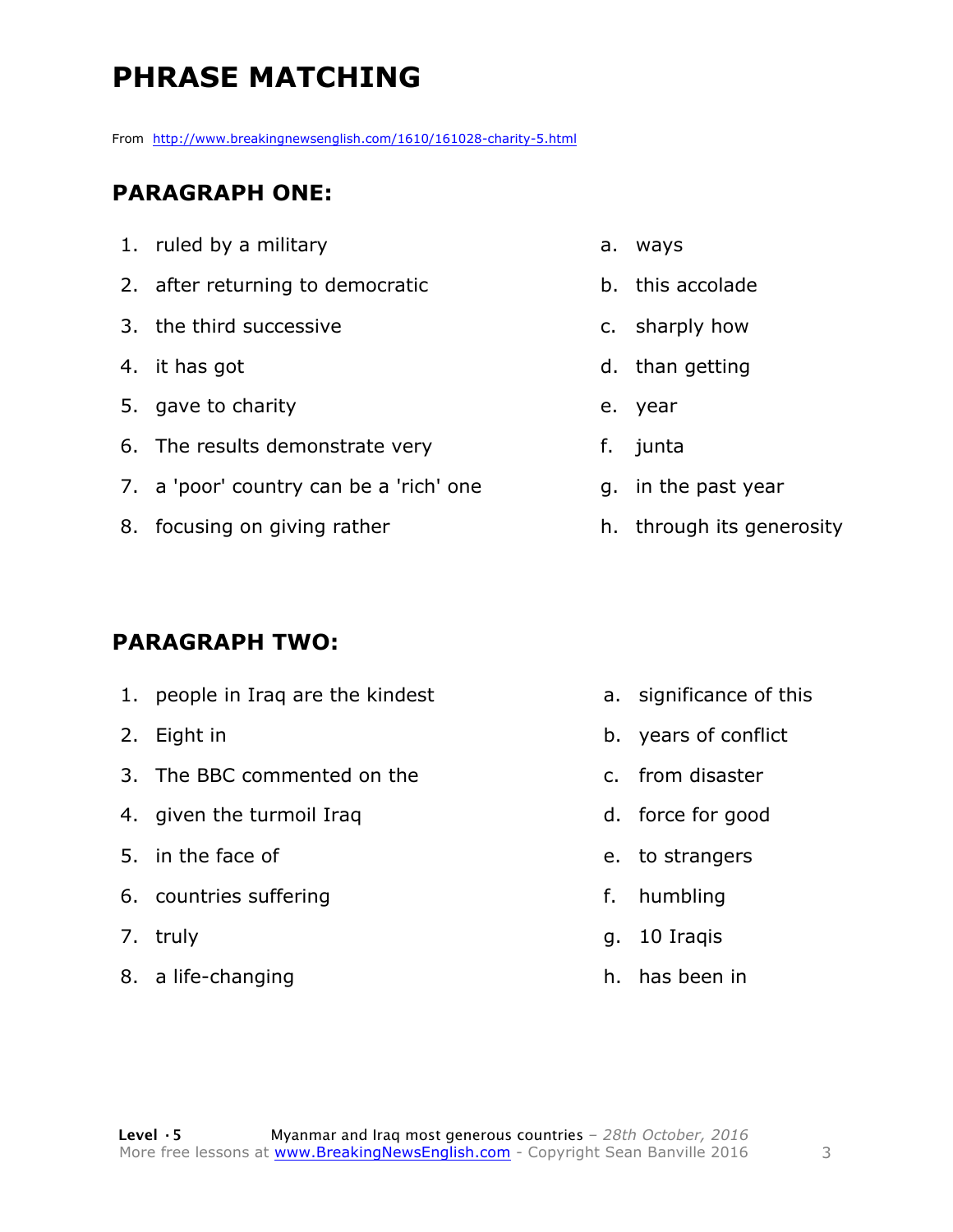### **LISTEN AND FILL IN THE GAPS**

From http://www.breakingnewsenglish.com/1610/161028-charity-5.html

Myanmar was (1) example a military junta but changed after returning (2) \_\_\_\_\_\_\_\_\_\_\_\_\_\_\_\_\_\_\_\_\_\_\_\_. The Charities Aid Foundation (CAF) has just stated the country has the world's most generous people. It is the third successive year it has (3) \_\_\_\_\_\_\_\_\_\_\_\_\_\_\_\_\_\_\_\_\_\_. The CAF "World Giving Index" found that 91 per cent of Myanmar  $(4)$  \_\_\_\_\_\_\_\_\_\_\_\_\_\_\_\_\_\_\_\_\_\_\_\_\_\_\_ charity in the past year, 62% helped a stranger, and 55% volunteered. A government spokesman said: "The results demonstrate (5) \_\_\_\_\_\_\_\_\_\_\_\_\_\_\_\_\_\_\_ 'poor' country can be a 'rich' one through its generosity, (6) \_\_\_\_\_\_\_\_\_\_\_\_\_\_\_\_\_\_\_ giving rather than getting."

The report also found that people in Iraq are the (7) The report also found that people in Iraq are the (7) Eight in 10 Iraqis helped someone they don't know in the past year. The BBC commented on (8) commented on (8) commented on  $\epsilon$  and  $\epsilon$  and  $\epsilon$  and  $\epsilon$  this, given the turmoil Iraq has been in for years. It stated that: "It is the kindness of Iraqis…to complete strangers (9) \_\_\_\_\_\_\_\_\_\_\_\_\_\_\_\_\_\_\_\_\_\_\_\_\_\_ years of conflict and terrible violence which (10) \_\_\_\_\_\_\_\_\_\_\_\_\_\_\_\_\_\_\_\_\_\_\_\_\_\_ list." The CAF said: "The generosity of people, even in countries suffering from disaster and turmoil, (11) \_\_\_\_\_\_\_\_\_\_\_\_\_\_\_\_\_\_\_." It added: "Unconditional gifts of time and money are a (12) \_\_\_\_\_\_\_\_\_\_\_\_\_\_\_\_\_\_\_\_\_\_\_\_\_\_\_\_ good in the world."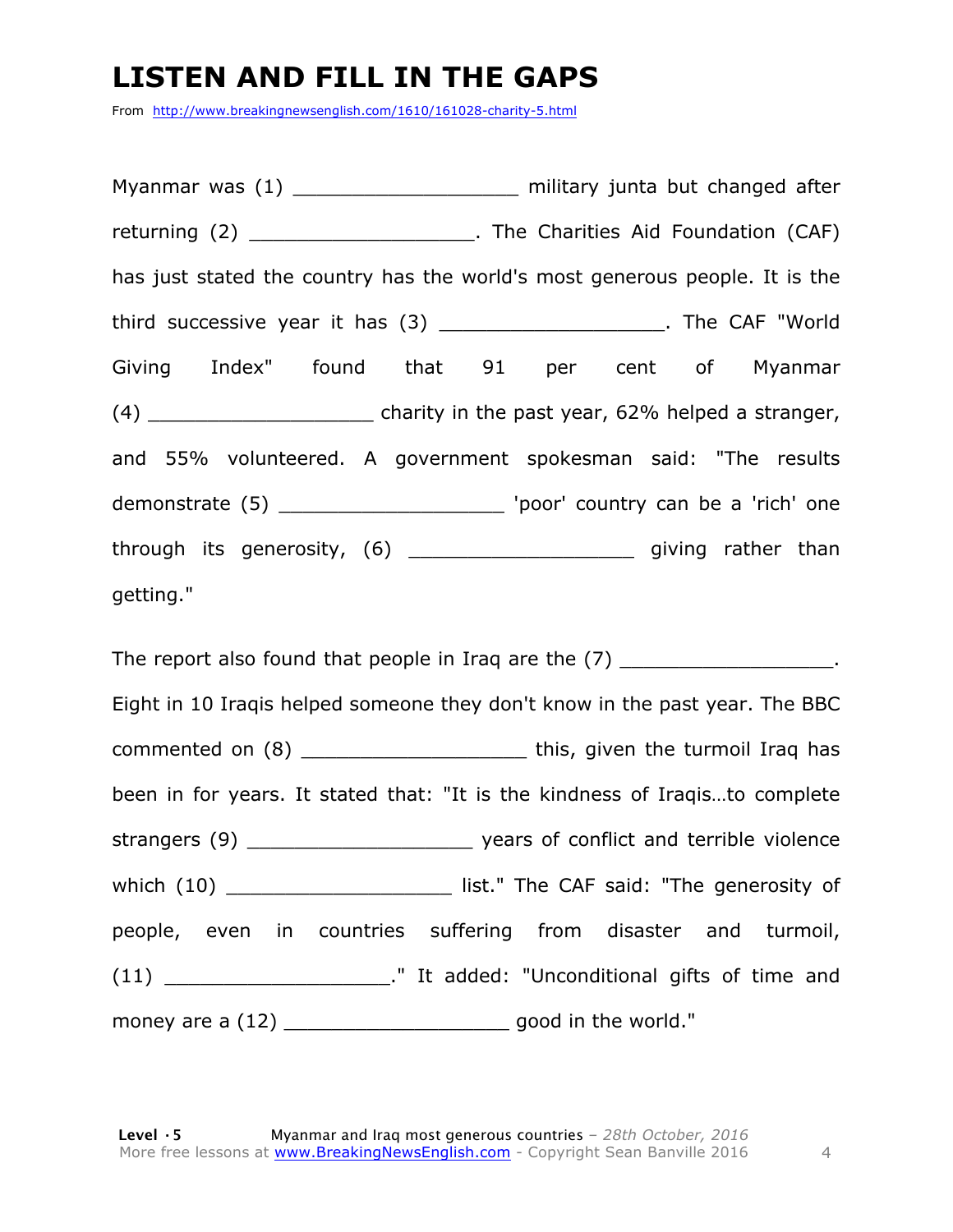### **PUT A SLASH ( / )WHERE THE SPACES ARE**

From http://www.breakingnewsenglish.com/1610/161028-charity-5.html

Myanmarwasonceruledbyamilitaryjuntabutchangedafterreturningt odemocraticways.TheCharitiesAidFoundation(CAF)hasjuststatedth ecountryhastheworld'smostgenerouspeople.Itisthethirdsuccessive yearithasgotthisaccolade.TheCAF"WorldGivingIndex"foundthat91p ercentofMyanmarresidentsgavetocharityinthepastyear,62%helped astranger,and55%volunteered.Agovernmentspokesmansaid:"Ther esultsdemonstrateverysharplyhowa'poor'countrycanbea'rich'oneth roughitsgenerosity,byfocusingongivingratherthangetting."Therepo rtalsofoundthatpeopleinIraqarethekindesttostrangers.Eightin10Ira qishelpedsomeonetheydon'tknowinthepastyear.TheBBCcommente donthesignificanceofthis,giventheturmoilIraqhasbeeninforyears.Its tatedthat:"ItisthekindnessofIraqis…tocompletestrangersinthefaceo fyearsofconflictandterribleviolencewhichstandsoutinthelist."TheCA Fsaid:"Thegenerosityofpeople,evenincountriessufferingfromdisast erandturmoil,istrulyhumbling."Itadded:"Unconditionalgiftsoftimea ndmoneyarealife-changingforceforgoodintheworld."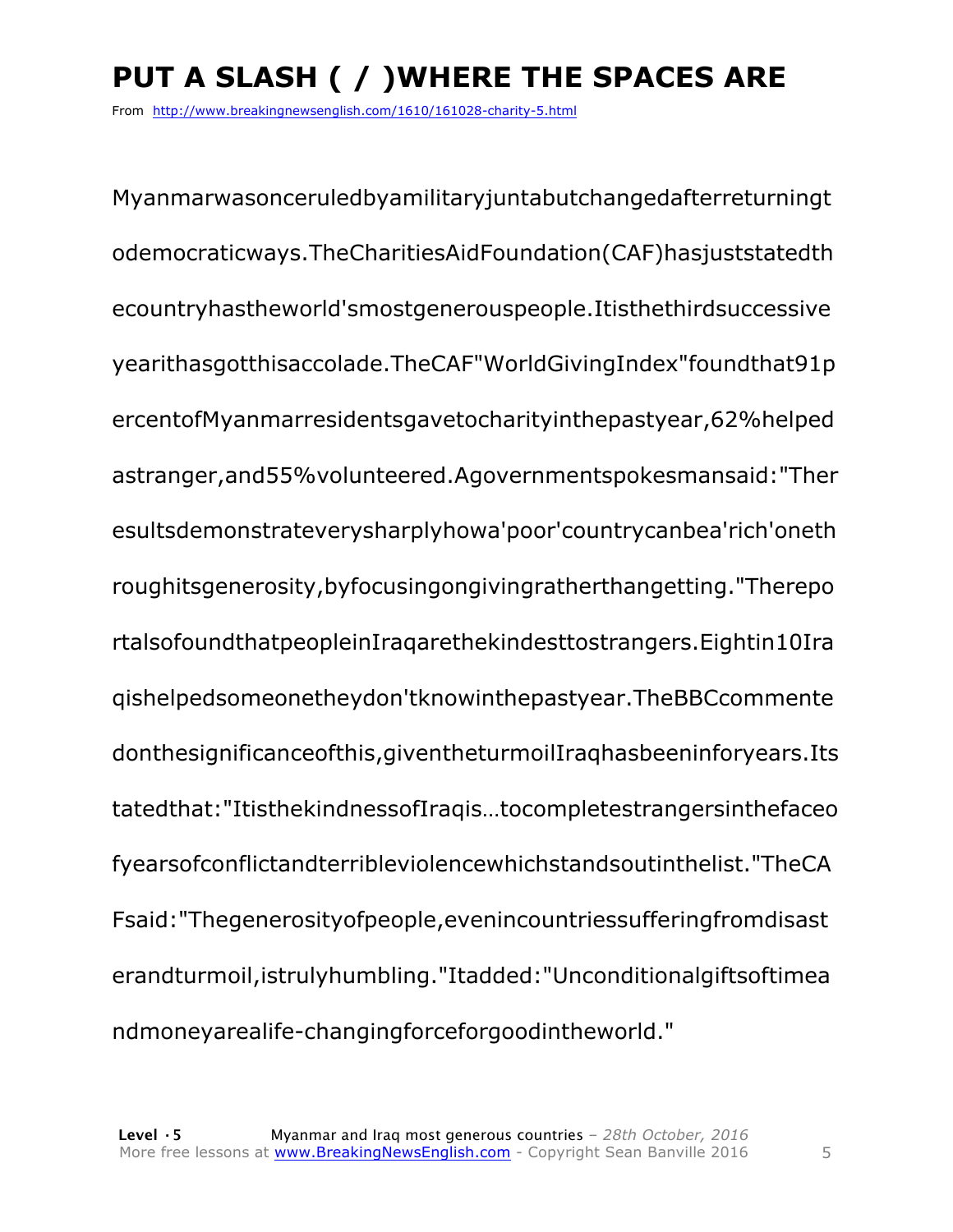### **CHARITY SURVEY**

From http://www.breakingnewsenglish.com/1610/161028-charity-4.html

Write five GOOD questions about charity in the table. Do this in pairs. Each student must write the questions on his / her own paper.

When you have finished, interview other students. Write down their answers.

|      | STUDENT 1 | STUDENT 2 | STUDENT 3 |
|------|-----------|-----------|-----------|
| Q.1. |           |           |           |
| Q.2. |           |           |           |
| Q.3. |           |           |           |
| Q.4. |           |           |           |
| Q.5. |           |           |           |

- Now return to your original partner and share and talk about what you found out. Change partners often.
- Make mini-presentations to other groups on your findings.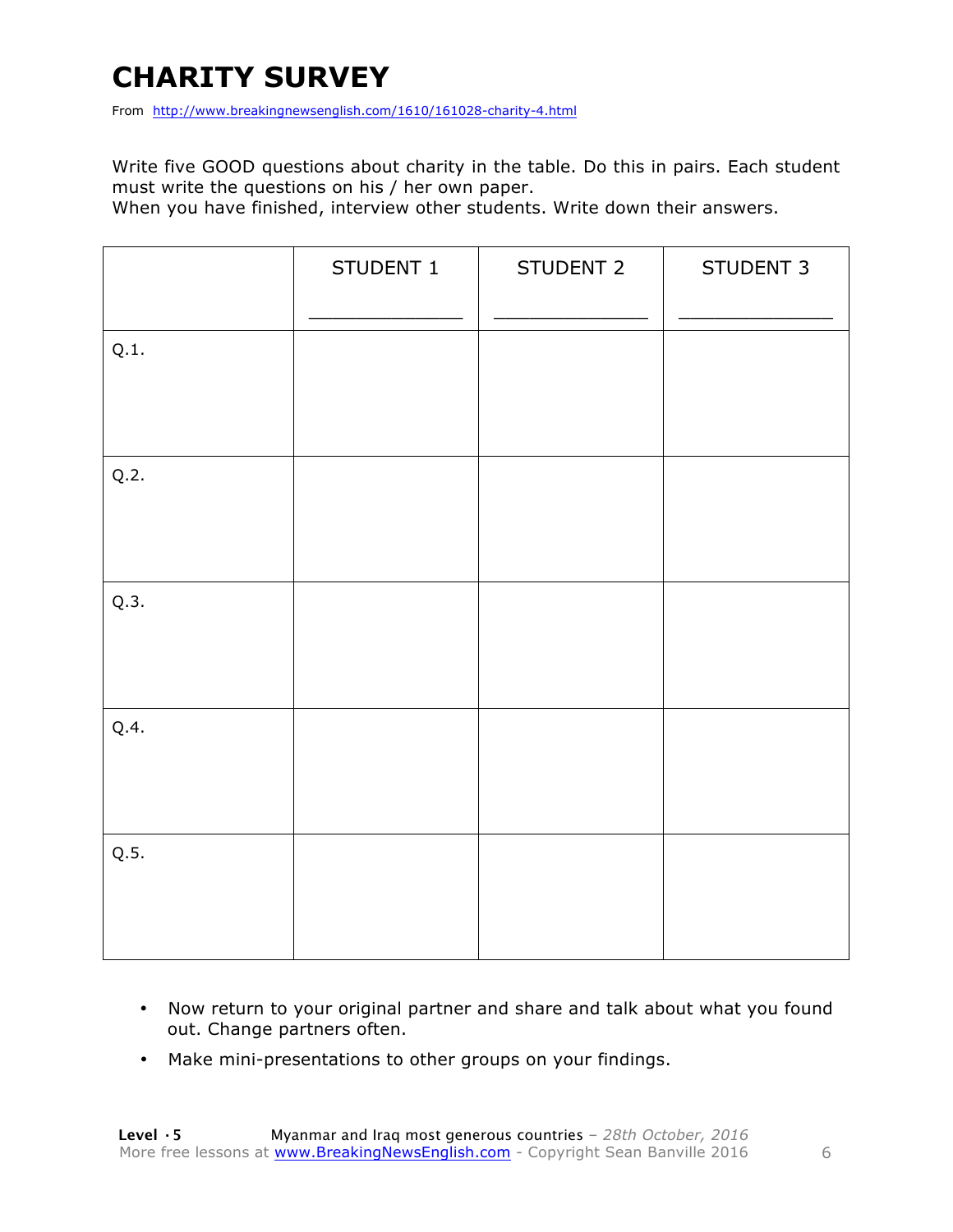### **WRITE QUESTIONS & ASK YOUR PARTNER(S)**

Student A: Do not show these to your speaking partner(s).

| a) |  |  |  |
|----|--|--|--|
| b) |  |  |  |
| c) |  |  |  |
| d) |  |  |  |
| e) |  |  |  |
| f) |  |  |  |
|    |  |  |  |

*Myanmar and Iraq most generous countries – 28th October, 2016* More free lessons at www.BreakingNewsEnglish.com

### **WRITE QUESTIONS & ASK YOUR PARTNER(S)**

-----------------------------------------------------------------------------

Student B: Do not show these to your speaking partner(s).

| a) |  |  |
|----|--|--|
| b) |  |  |
| c) |  |  |
| d) |  |  |
| e) |  |  |
|    |  |  |
| f) |  |  |